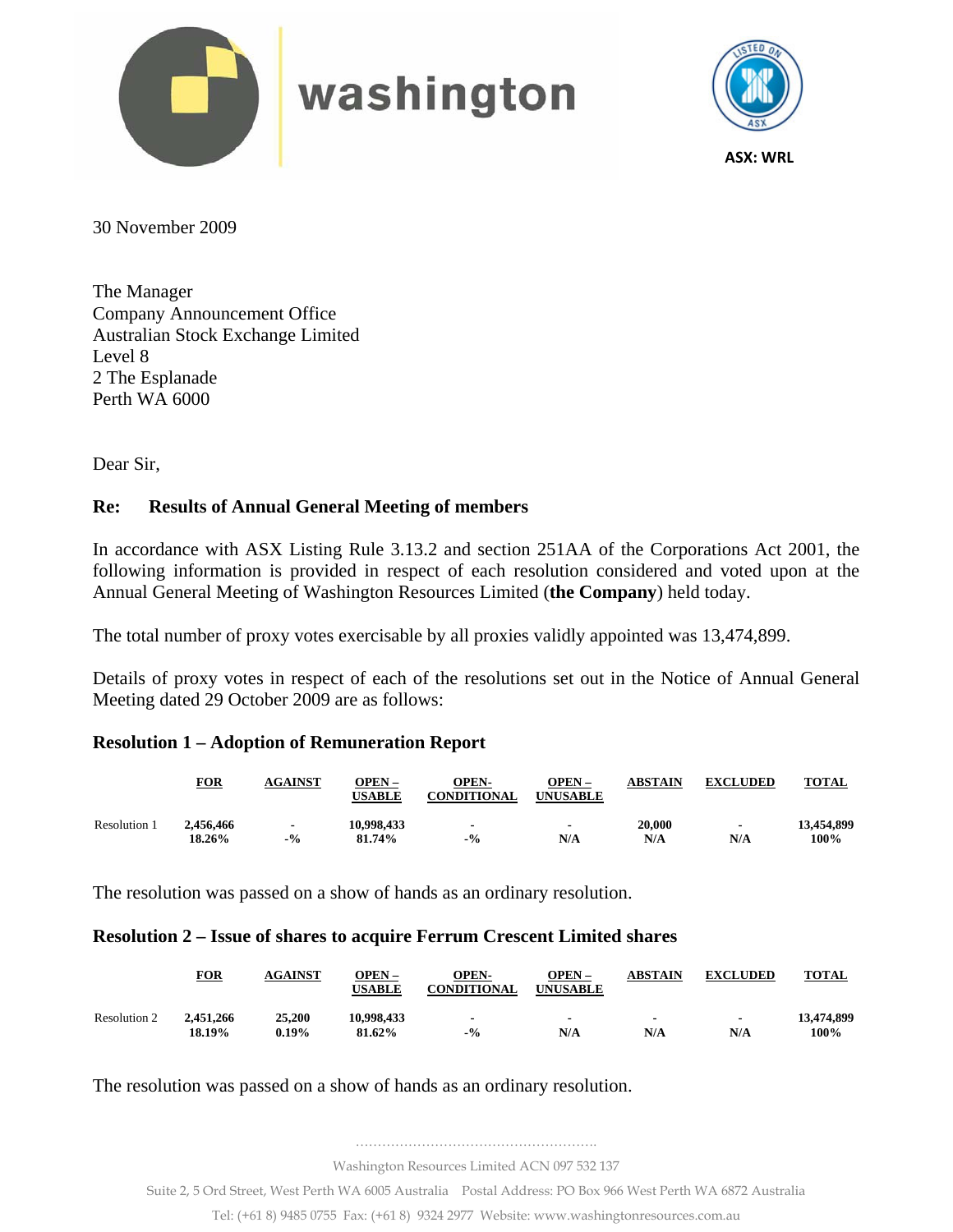

washington



**ASX: WRL**

## **Resolution 3 – Issue of options to acquire Ferrum Crescent Limited options**

|                     | FOR       | <b>AGAINST</b> | $OPEN -$<br>USABLE | OPEN-<br><b>CONDITIONAL</b> | <b>OPEN –</b><br><b>UNUSABLE</b> | <b>ABSTAIN</b> | <b>EXCLUDED</b> | <b>TOTAL</b> |
|---------------------|-----------|----------------|--------------------|-----------------------------|----------------------------------|----------------|-----------------|--------------|
| <b>Resolution 3</b> | 2.451.266 | 25,200         | 10.998.433         | $\blacksquare$              | $\overline{\phantom{0}}$         |                | $\blacksquare$  | 13,474,899   |
|                     | 18.19%    | $0.19\%$       | 81.62%             | $-9/0$                      | N/A                              | N/A            | N/A             | 100%         |

The resolution was passed on a show of hands as an ordinary resolution.

## **Resolution 4 – Acquisition of Ferrum Crescent Limited – Change in scale of activities**

|              | <u>FOR</u> | <b>AGAINST</b> | OPEN –<br>USABLE | OPEN-<br><b>CONDITIONAL</b> | OPEN –<br>UNUSABLE | <b>ABSTAIN</b> | <b>EXCLUDED</b>          | <b>TOTAL</b> |
|--------------|------------|----------------|------------------|-----------------------------|--------------------|----------------|--------------------------|--------------|
| Resolution 4 | 2.456,466  | $\blacksquare$ | 10.998.433       | $\blacksquare$              | $\blacksquare$     | 20,000         | $\overline{\phantom{0}}$ | 13,454,899   |
|              | 18.26%     | $-9/0$         | 81.74%           | $-9/0$                      | N/A                | N/A            | N/A                      | 100%         |

The resolution was passed on a show of hands as an ordinary resolution.

#### **Resolution 5 – Future issue of securities**

|                     | <u>FOR</u> | <b>AGAINST</b> | OPEN –<br><b>USABLE</b> | <b>OPEN-</b><br><b>CONDITIONAL</b> | OPEN –<br>UNUSABLE       | <b>ABSTAIN</b> | <b>EXCLUDED</b> | <b>TOTAL</b> |
|---------------------|------------|----------------|-------------------------|------------------------------------|--------------------------|----------------|-----------------|--------------|
| <b>Resolution 5</b> | 2.421.466  | 35,000         | 10.998.433              | $\overline{\phantom{0}}$           | $\overline{\phantom{0}}$ | 20,000         | $\blacksquare$  | 13,454,899   |
|                     | 18.00%     | $0.26\%$       | 81.74%                  | $-9/0$                             | N/A                      | N/A            | N/A             | 100%         |

The resolution was passed on a show of hands as an ordinary resolution.

#### **Resolution 6 – Approval of employee share option plan**

A poll was called by the Chairman of the meeting for voting on Resolution 6. The poll results in respect of Resolution 6 are as follows:

|              | No. of Votes $(\% )$ |                |
|--------------|----------------------|----------------|
|              | <u>For</u>           | <b>Against</b> |
| Resolution 6 | 4,630,734            | 13,459,763     |
|              | 25.60%               | 74.60%         |

As more than 50% of the votes were cast against the above resolution by way of the poll, Resolution 6 was not passed as an ordinary resolution.

……………………………………………….

Washington Resources Limited ACN 097 532 137

Suite 2, 5 Ord Street, West Perth WA 6005 Australia Postal Address: PO Box 966 West Perth WA 6872 Australia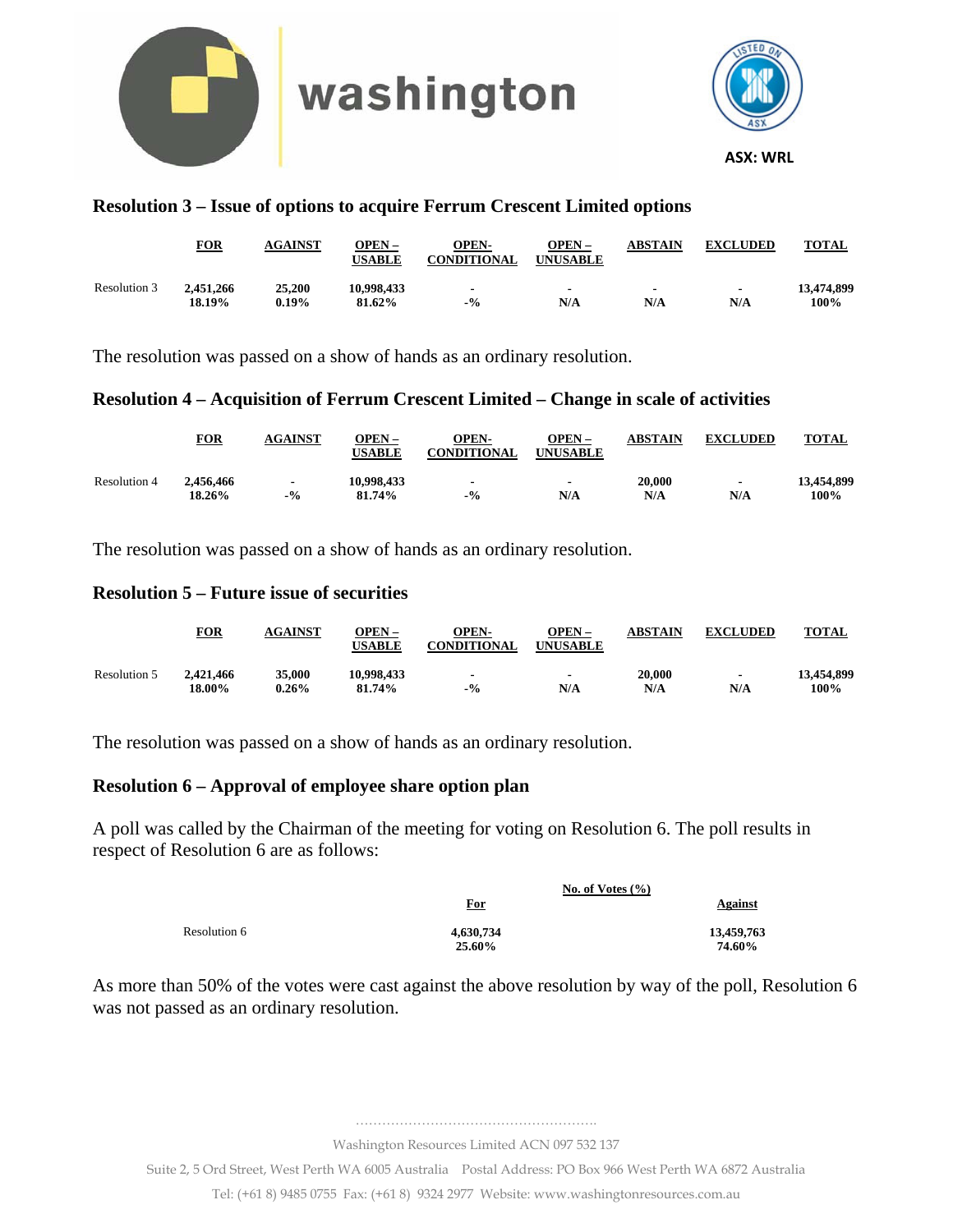



# **Resolution 7 – Approval of employee share incentive plan**

A poll was called by the Chairman of the meeting for voting on Resolution 7. The poll results in respect of Resolution 7 are as follows:

|                     | No. of Votes $(\% )$ |                      |
|---------------------|----------------------|----------------------|
|                     | <u>For</u>           | <b>Against</b>       |
| <b>Resolution 7</b> | 4,630,734<br>25.60%  | 13,459,763<br>74.60% |

As more than 50% of the votes were cast against the above resolution by way of the poll, Resolution 7 was not passed as an ordinary resolution.

## **Resolution 8 – Election of Dr Zola Skweyiya**

|              | FOR       | <b>AGAINST</b>           | OPEN –<br>USABLE | <b>OPEN-</b><br><b>CONDITIONAL</b> | <b>OPEN</b> –<br><b>UNUSABLE</b> | <b>ABSTAIN</b> | <b>EXCLUDED</b> | <b>TOTAL</b> |
|--------------|-----------|--------------------------|------------------|------------------------------------|----------------------------------|----------------|-----------------|--------------|
| Resolution 8 | 2,456,466 | $\overline{\phantom{0}}$ | 10.998.433       | $\overline{\phantom{0}}$           | $\sim$                           | 20,000         | $\blacksquare$  | 13.454.899   |
|              | 18.26%    | $-9/0$                   | 81.74%           | $-9/0$                             | N/A                              | N/A            | N/A             | 100%         |

The resolution was passed on a show of hands as an ordinary resolution.

# **Resolution 9 – Election of Mr Adrian Griffin**

|              | <b>FOR</b> | <b>AGAINST</b> | OPEN –<br>USABLE | OPEN-<br><b>CONDITIONAL</b> | <b>OPEN –</b><br><b>UNUSABLE</b> | <b>ABSTAIN</b> | <b>EXCLUDED</b> | <b>TOTAL</b> |
|--------------|------------|----------------|------------------|-----------------------------|----------------------------------|----------------|-----------------|--------------|
| Resolution 9 | 2.456.466  | $\blacksquare$ | 10,998,433       |                             | $\blacksquare$                   | 20,000         | $\blacksquare$  | 13,454,899   |
|              | 18.26%     | $-9/0$         | 81.74%           | $-9/0$                      | N/A                              | N/A            | N/A             | 100%         |

The resolution was passed on a show of hands as an ordinary resolution.

#### **Resolution 10 – Election of Mr Robert Hair**

Prior to the meeting, Mr Robert Hair elected to withdraw his consent to act as a Director of the Company.

Therefore, it was not appropriate to have this resolution put to the meeting of shareholders today, and this resolution was been withdrawn accordingly.

This resolution was not put to a vote by shareholders.

……………………………………………….

Washington Resources Limited ACN 097 532 137

Suite 2, 5 Ord Street, West Perth WA 6005 Australia Postal Address: PO Box 966 West Perth WA 6872 Australia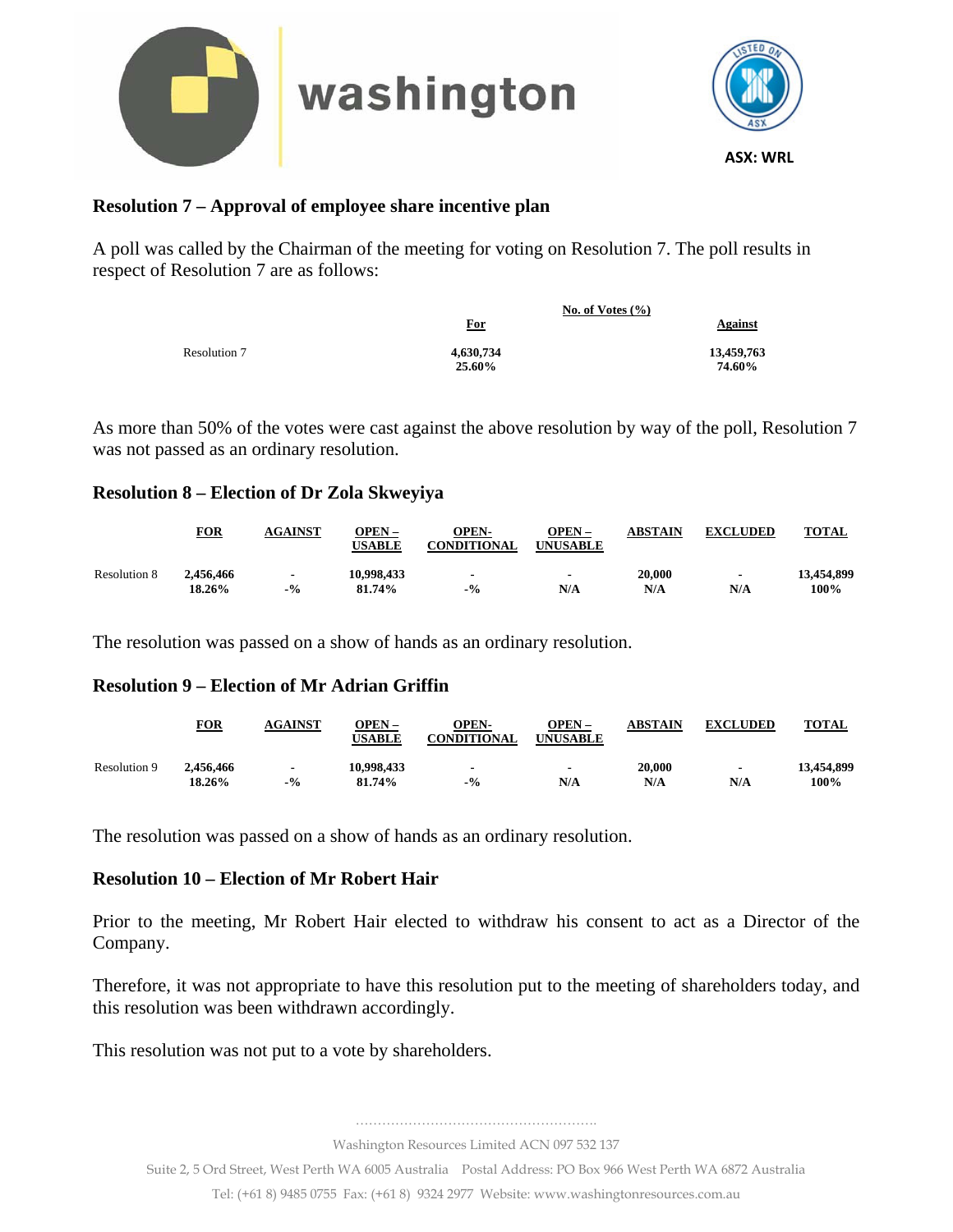

**The Washington** 



**ASX: WRL**

# **Resolution 11 – Election of Mr Scott Huntly**

|                  | <b>FOR</b> | <b>AGAINST</b> | OPEN –<br><b>USABLE</b> | OPEN-<br><b>CONDITIONAL</b> | OPEN –<br><b>UNUSABLE</b> | <b>ABSTAIN</b> | <b>EXCLUDED</b> | <b>TOTAL</b> |
|------------------|------------|----------------|-------------------------|-----------------------------|---------------------------|----------------|-----------------|--------------|
| Resolution<br>11 | 2.456.466  | $\blacksquare$ | 10,998,433              | $\blacksquare$              | $\blacksquare$            | 20,000         | $\overline{a}$  | 13,454,899   |
|                  | 18.26%     | $-9/0$         | 81.74%                  | $-9/0$                      | N/A                       | N/A            | N/A             | 100%         |

The resolution was passed on a show of hands as an ordinary resolution.

## **Resolution 12 – Election of Mr Matodzi Nesongozwi**

|                  | <b>FOR</b> | <b>AGAINST</b> | OPEN –<br><b>USABLE</b> | <b>OPEN-</b><br><b>CONDITIONAL</b> | OPEN-<br><b>UNUSABLE</b> | <b>ABSTAIN</b> | <b>EXCLUDED</b> | <b>TOTAL</b> |
|------------------|------------|----------------|-------------------------|------------------------------------|--------------------------|----------------|-----------------|--------------|
| Resolution<br>12 | 2.456.466  | ٠              | 10.998.433              | $\blacksquare$                     | $\blacksquare$           | 20,000         | $\blacksquare$  | 13.454.899   |
|                  | 18.26%     | $-9/0$         | 81.74%                  | $-9/0$                             | N/A                      | N/A            | N/A             | 100%         |

The resolution was passed on a show of hands as an ordinary resolution.

#### **Resolution 13 – Election of Mr Philip Kirchlechner**

|                  | <b>FOR</b> | <b>AGAINST</b> | OPEN –<br><b>USABLE</b> | <b>OPEN-</b><br><b>CONDITIONAL</b> | OPEN –<br><b>UNUSABLE</b> | <b>ABSTAIN</b> | <b>EXCLUDED</b> | <b>TOTAL</b> |
|------------------|------------|----------------|-------------------------|------------------------------------|---------------------------|----------------|-----------------|--------------|
| Resolution<br>13 | 2.451.266  | 5.200          | 10.998.433              |                                    |                           | 20,000         | $\blacksquare$  | 13.454.899   |
|                  | 18.22%     | $0.04\%$       | 81.74%                  | $-9/0$                             | N/A                       | N/A            | N/A             | 100%         |

The resolution was passed on a show of hands as an ordinary resolution.

#### **Resolution 14 – Re-election of Mr Richard Jarvis**

|                  | <b>FOR</b> | <b>AGAINST</b> | OPEN –<br><b>USABLE</b> | <b>OPEN-</b><br><b>CONDITIONAL</b> | OPEN –<br><b>UNUSABLE</b> | <b>ABSTAIN</b> | <b>EXCLUDED</b> | <b>TOTAL</b> |
|------------------|------------|----------------|-------------------------|------------------------------------|---------------------------|----------------|-----------------|--------------|
| Resolution<br>14 | 2.456.466  | $\blacksquare$ | 10.998.433              | $\blacksquare$                     | $\overline{\phantom{a}}$  | 20,000         | $\blacksquare$  | 13,454,899   |
|                  | 18.26%     | $-9/0$         | 81.74%                  | $-9/0$                             | N/A                       | N/A            | N/A             | 100%         |

The resolution was passed on a show of hands as an ordinary resolution.

……………………………………………….

Washington Resources Limited ACN 097 532 137

Suite 2, 5 Ord Street, West Perth WA 6005 Australia Postal Address: PO Box 966 West Perth WA 6872 Australia